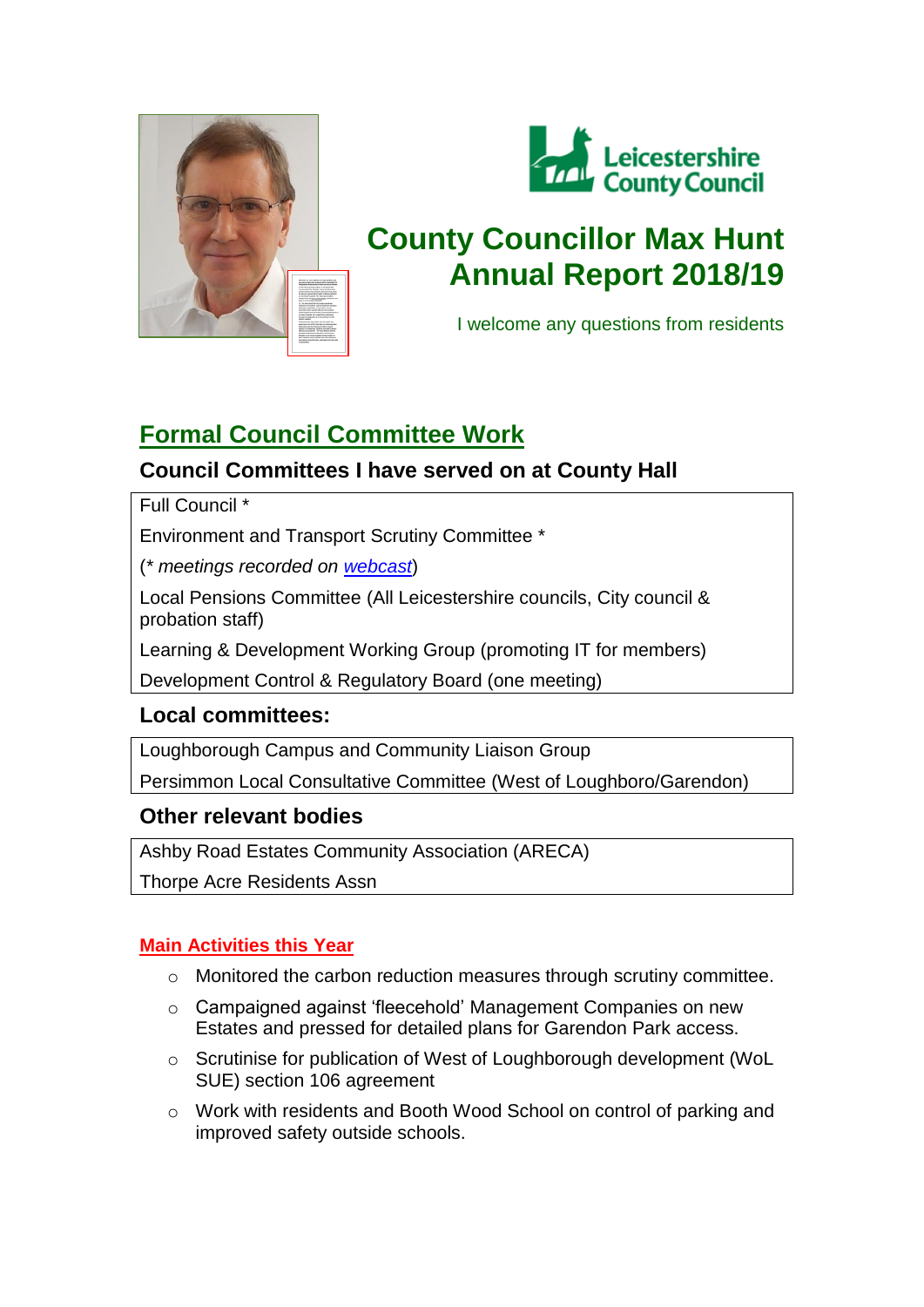- o Helped deliver more for young people in Thorpe Acre and the Ashby Road Estate.
- o Campaigning for a Loughborough Town Council.
- o Defend Community Transport grant for John Storer Charnwood.
- o Monitor the Biffa/Coventa proposed EfW incinerator and support PM2.5 monitoring.
- o Addressed various very local matters: Schofield Road (grass verges), Ravensthorpe Drive (maintenance), Windleden Road (parking), Thorpe Hill (planning), Shortcliffe brook (obstruction), including meetings with police over

crime, drugs and anti-social behaviour.



**1 Booth Wood**

#### **Priorities for the future are:**

- o Monitor detailed plans for West of Loughborough/Garendon Park development as they emerge, particularly via Conditions and Sections 106 agreement to P/14/1855/2.
- o Protect disabled and vulnerable children's transport, learning and respite care as far as I am able.
- o Sufficient high quality school, pre-school and childcare places in the area I represent.
- o Continue to promote carbon reduction measures in scrutiny committee and in liaison with local campaigners.
- o Liaise to Booth Wood CPS, Charnwood and DeLisle Colleges about controlled parking and improved safety outside schools.
- o Disseminate the messages of county's public health work in conjunction with LCC Local Co-

ordinator.



**2 Residents Parking Zone**

- o Better information to families about services for elderly people and people with learning difficulties.
- o Support voluntary organisations and try to ensure that grants and participative budgeting is directed towards social priorities.
- o Campaign for better funding for the NHS and great performance from our acute services in UHL, mental health in LPP and GP services under our CCG.
- $\circ$  Improving bus services and Demand Responsive transport for rural routes at a reasonable cost.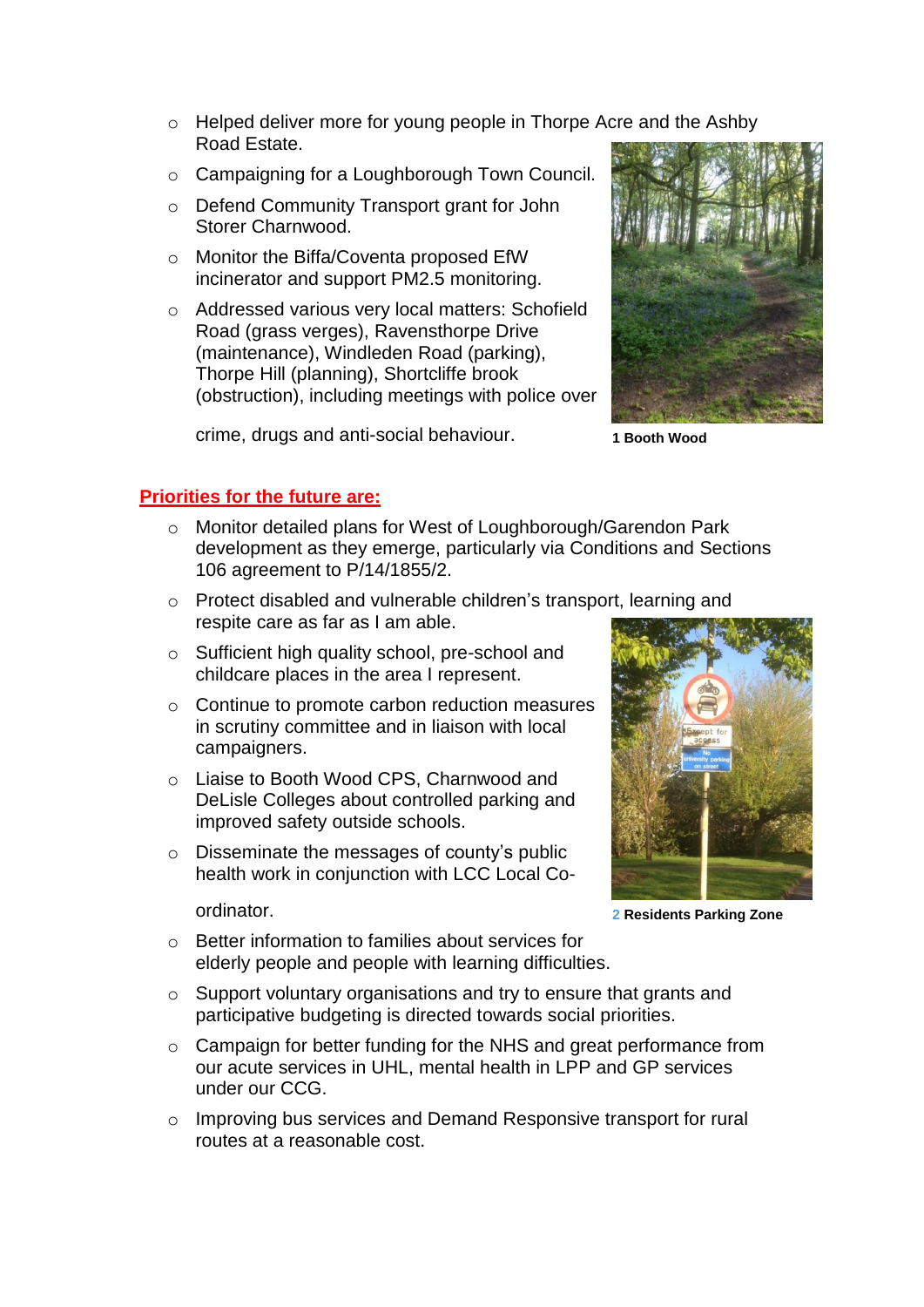- o Introduce road safety improvements and community speeding interventions.
- o Continue to campaign with others to reduce casualties involving cycles and pedestrians. Questions to Committee.
- o Monitor new arrangements and appeals system for Personal Transport Budgets for pupils with severe educational needs and disabilities.
- o Scrutinise changes proposed for waste reduction..
- o Sufficient high quality school, pre-school and childcare places in the area I represent.

#### **Some matters raised personally in Council, Scrutiny and Questions:**

#### **Some of the Questions and matters raised formally**

- 7/3/2019 Series of questions about support for School Travel Plans.
- 6/9/2018 Question to clarify the Council's policy on technology neutral waste disposal
- 28/6/2018 Series of questions relating to Road Casualty reduction

**Members' Briefings:** Various including Strategic Growth Prospectus, Bullying, Risk based Highways Asset Management, School Places Organisation

#### **Some of my Visits and Events**

- Charnwood College academy Achievement Day; Guest of new Principal.
- Loughborough Library and Learning Centre regarding Smart Library
- Charnwood Museum: Skevington portrait and local history talk
- John Storer Charnwood/ CVS
- SARG (Storer & Ashby Residents Group)
- Remembrance Sunday ceremony and Holocaust Memorial Day
- Loughborough University & LSU
- Organised meeting for residents to participate in management of Booth Wood.
- Reported at Inaugural meeting of Stonebow Parish Meeting
- Testified to HMO Consultants engaged by Charnwood BC



**3 New Hallof Residence which we proposed should be the first to be named after a woman.**  (They chose Claudia Parsons)